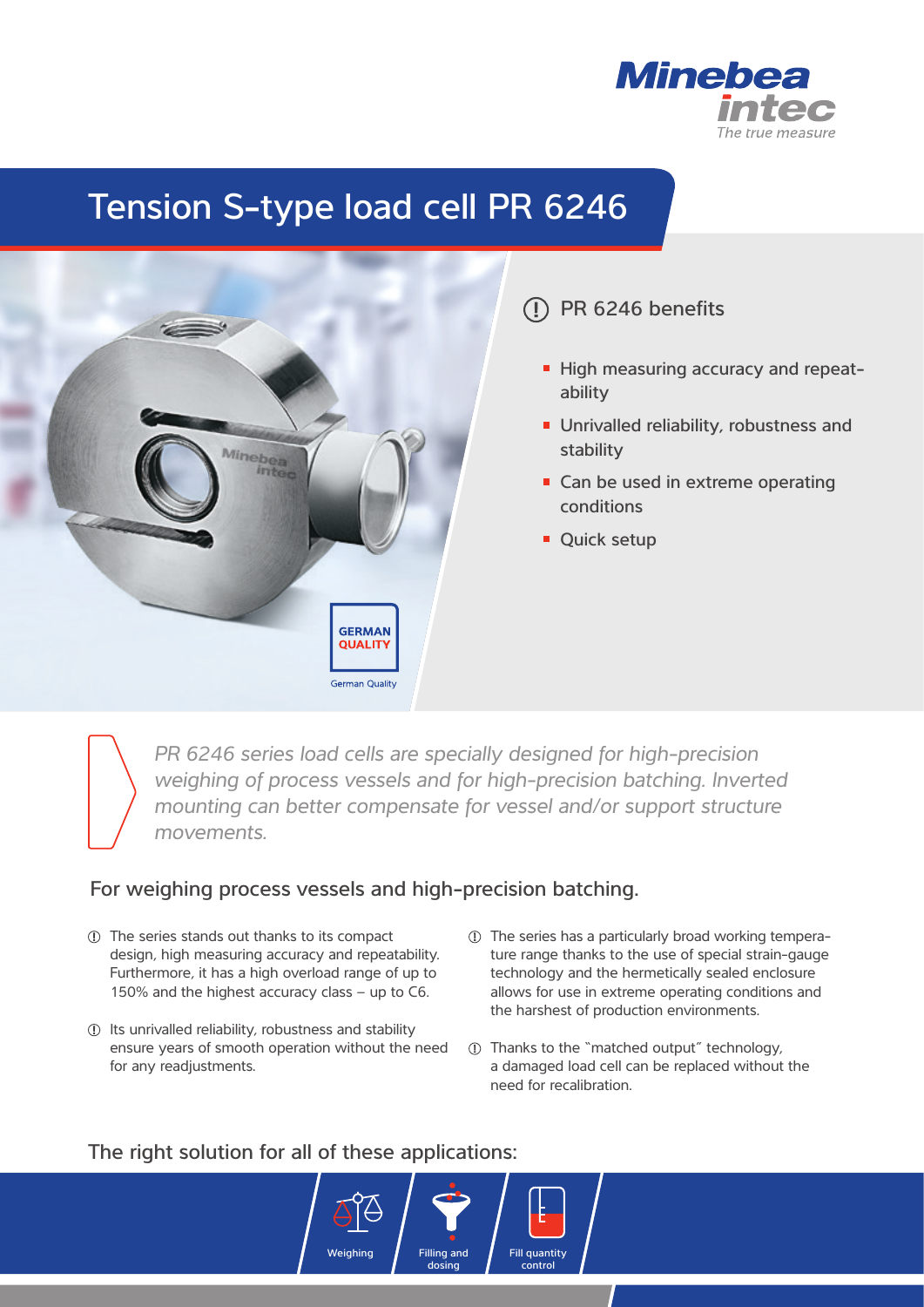# Technical specifications

| Tension S-type load cell PR 6246       |                                                                                                               |                             |                                |                                                                     |                        |                          |  |
|----------------------------------------|---------------------------------------------------------------------------------------------------------------|-----------------------------|--------------------------------|---------------------------------------------------------------------|------------------------|--------------------------|--|
| <b>Parameters</b>                      | <b>Description</b>                                                                                            | Abbr.                       | D1                             | C3                                                                  | C6                     | <b>Unit</b>              |  |
| Accuracy class                         |                                                                                                               |                             | 0.04                           | 0.015                                                               | 0.008                  | $\%E_{\text{max}}$       |  |
| Minimum dead load                      | Lowest limit of specified measuring range                                                                     | $E_{min}$                   | $\mathbf{0}$                   | $\overline{0}$                                                      | $\mathbf{0}$           | $%E_{max}$               |  |
| Maximum capacity                       | Highest limit of specified measuring range                                                                    | $\mathsf{E}_{\mathsf{max}}$ | See Ordering information table |                                                                     |                        |                          |  |
| Safe load limit                        | Maximum load possible without irreversible damage                                                             | $E_{\text{lim}}$            | 150                            | 150                                                                 | 150                    | $%E_{max}$               |  |
| Destructive load                       | Danger of mechanical destruction                                                                              | $E_d$                       | > 300                          | > 300                                                               | > 300                  | $\%E_{\rm max}$          |  |
| Minimum LC verification                | Minimum load cell verification interval<br>$(v_{min} = E_{max}/Y)$                                            | Υ                           | 5,000                          | 14,000                                                              | 20,000                 |                          |  |
| Deadload output return                 | Factor for deadload output return after load<br>$(DR=1/2*E_{max}/Z)$                                          | Ζ                           |                                |                                                                     | 8,000                  |                          |  |
| Rated output                           | Relative output at maximum capacity                                                                           | $C_{n}$                     | $\overline{c}$                 | $\overline{c}$                                                      | $\overline{2}$         | mV/V                     |  |
| Tolerance on rated output              | Permissible deviation from rated output                                                                       | d,                          | < 0.25                         | < 0.07                                                              | < 0.07                 | $\%C_n$                  |  |
| Zero output signal                     | Load cell output signal under unloaded condition                                                              | $S_{\text{min}}$            | < 1.0                          | < 1.0                                                               | < 1.0                  | $\%C_n$                  |  |
| Repeatability error                    | Max. change in load cell output for repeated loading                                                          | $\varepsilon_{\mathsf{R}}$  | < 0.01                         | < 0.005                                                             | < 0.005                | $\%C_n$                  |  |
| Creep                                  | Max. change of output signal under $E_{\text{max}}$ during<br>30 min.                                         | $d_{cr}$                    | < 0.03                         | < 0.015                                                             | < 0.008                | $\%C_n$                  |  |
| Non-linearity                          | Max. deviation from best straight line through zero                                                           | $d_{Lin}$                   | < 0.03                         | < 0.01                                                              | < 0.01                 | $\%C_n$                  |  |
| <b>Hysteresis</b>                      | Max. difference in LC output between loading and<br>unloading                                                 | $d_{hv}$                    | < 0.04                         | < 0.015                                                             | < 0.008                | $\%C_n$                  |  |
| Temperature effect on S <sub>min</sub> | Max. change of $S_{\text{min}}$ in $B_{T}$                                                                    | $TK_{Smin}$                 | < 0.028                        | < 0.01                                                              | < 0.007                | $\%C_n/10$ K             |  |
| Temperature effect on parameter        | Max. change of C in $B_T$                                                                                     | TK <sub>c</sub>             | < 0.03                         | < 0.01                                                              | < 0.005                | % $C_n/10K$              |  |
| Input impedance                        | Between supply terminals                                                                                      | $R_{LC}$                    | $650 \pm 6$                    | $650 \pm 6$                                                         | $650 \pm 6$            | Ω                        |  |
| Output impedance                       | Between measuring terminals                                                                                   | $R_{\rm O}$                 | $610 \pm 1$                    | $610 \pm 0.5$                                                       | $610 \pm 0.5$          | Ω                        |  |
| Insulation impedance                   | Between measuring circuit and housing at 100 $V_{\text{pc}}$                                                  | $R_{\text{IS}}$             | $>5,000 \times 10^6$           | $>5,000 \times 10^6$                                                | $>5,000 \times 10^{6}$ | Ω                        |  |
| Insulation voltage                     | Between circuit and housing<br>(PR 6246/E only)                                                               |                             | 500                            | 500                                                                 | 500                    | V                        |  |
| Recommended supply voltage             | To hold the specified performance                                                                             | $B_{\rm u}$                 | 4 to 24                        | 4 to 24                                                             | 4 to 24                | V                        |  |
| Max. supply voltage                    | Continuous operation without damage to<br>PR 6246/E                                                           | $U_{\text{max}}$            | 28 (EX:25)                     | 28 (EX:25)                                                          | 28 (EX:25)             | V                        |  |
| Nominal ambient temp. range            | To hold the specified performance                                                                             | $B_T$                       | $-10$ to $+55$                 | $-10$ to $+55$                                                      | $-10$ to $+55$         | °C                       |  |
| Usable ambient temp. range             | Continuous operation without damage                                                                           | $B_{\tau U}$                | $-40$ to $+95$                 | $-40$ to $+95$                                                      | $-40$ to $+95$         | °C                       |  |
| Storage temperature range              | Without electrical and mechanical stress                                                                      | $B_{T}$                     | $-40$ to $+95$                 | $-40$ to $+95$                                                      | $-40$ to $+95$         | °C                       |  |
| Vibration resistance                   | Resistance against oscillations<br>(IEC 68-2-6-Fc)                                                            |                             |                                | 20 g, 100 h, 20 g, 100 h,<br>10 to 150 Hz 10 to 150 Hz 10 to 150 Hz | 20 g, 100 h,           | $\overline{\phantom{0}}$ |  |
| Barometric pressure influence          | Influence of barometric pressure on output                                                                    | $PK_{Smin}$                 | $\leq 0.005$                   | $\leq 0.0025$                                                       | $\leq 0.0025$          | %C <sub>n</sub> /kPa     |  |
| Nominal deflection                     | Max. elastic deformation under maximum capacity                                                               | $S_{nom}$                   | 0.3                            | 0.3                                                                 | 0.3                    | mm                       |  |
| Material                               | Load cell: 1.4542 (DIN 17 440) similar to S604, S622 (B.S.) or 17-4PH                                         |                             |                                |                                                                     |                        |                          |  |
| Protection class                       | <b>IP68/IP69K</b>                                                                                             |                             |                                |                                                                     |                        |                          |  |
| Cable                                  | Length: 5 m<br>Diameter: 5 mm<br>Cross section: $4 \times 0.35$ mm <sup>2</sup><br>Cable sheath material: TPE |                             |                                |                                                                     |                        |                          |  |
| Bending radius                         | $\geq$ 50 mm in case of fixed installation<br>$\geq$ 150 mm in case of flexible installation                  |                             |                                |                                                                     |                        |                          |  |

Definitions according to VDI/VDE 2637. The technical data given serves as a product description only and should not be understood as guaranteed properties in the legal sense.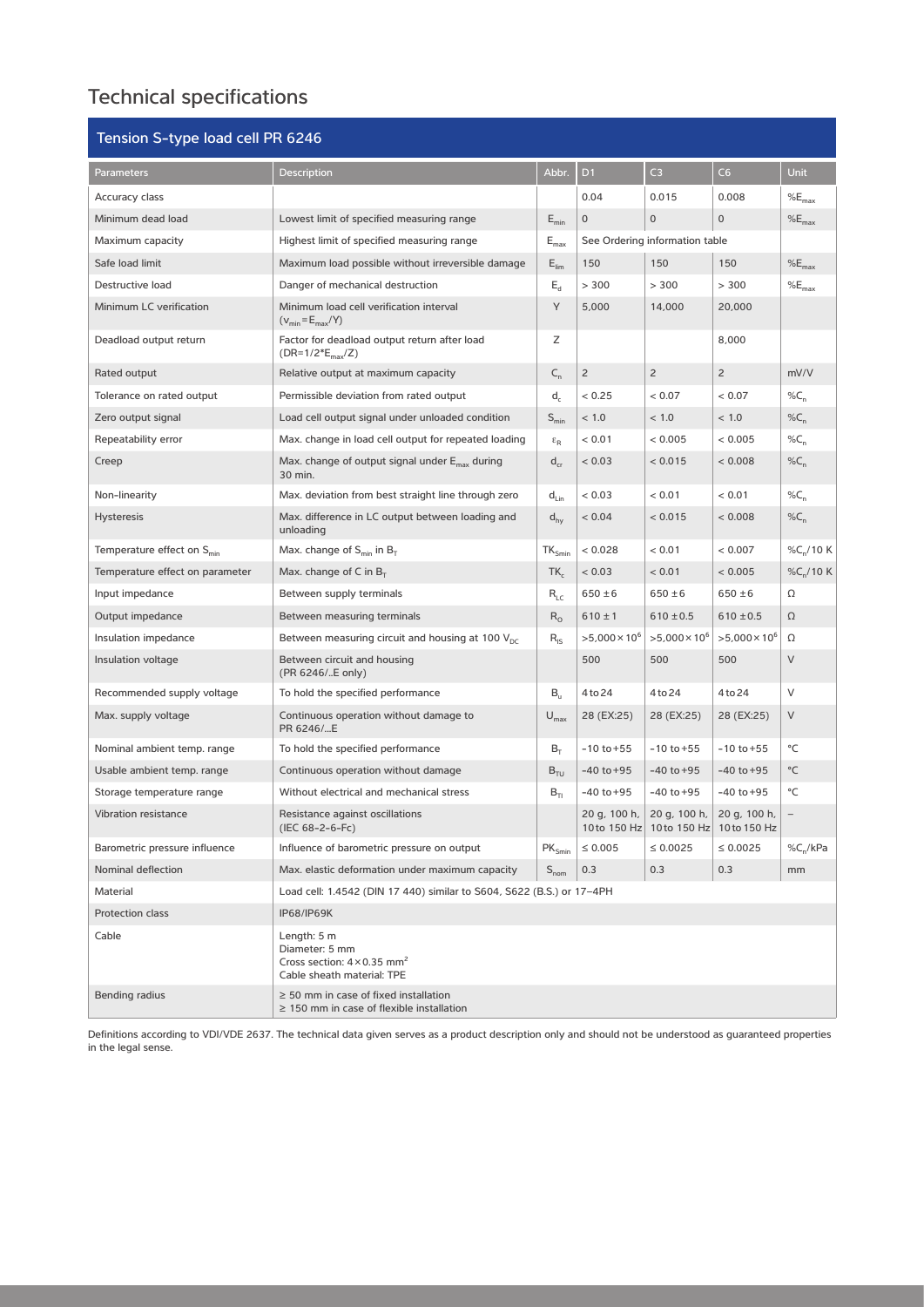#### NTEP classification PR 6246

| <b>NTEP</b>         |                 |                            | NTEP minimum LC verification interval, v <sub>min</sub> |        |        |        |                |     |                |              |
|---------------------|-----------------|----------------------------|---------------------------------------------------------|--------|--------|--------|----------------|-----|----------------|--------------|
| Maximum capacity    | With OIML class | Divisions n <sub>max</sub> | 100 kg                                                  | 200 kg | 300 kg | 500 kg | 1 <sup>t</sup> | 2t  | 3 <sup>t</sup> | Unit         |
| Class III Multiple  | D <sub>1</sub>  | 2,000                      | 20                                                      | 40     | 60     | 100    | 200            | 400 | 600            | g            |
| Class III Multiple  | C <sub>3</sub>  | 5,000                      | $\qquad \qquad -$                                       | 14.3   | 21     | 36     | 71             | 143 | 214            | $\mathsf{g}$ |
| Class III Multiple  | C <sub>6</sub>  | 8,000                      | $- -$                                                   | 10     | 15     | 25     | 50             | 100 | 150            | g            |
| Class IIIL Multiple | D <sub>1</sub>  | 5,000                      | 6.7                                                     | 13.3   | 20     | 33     | 67             | 133 | 200            | $\mathsf{g}$ |
| Class IIIL Multiple | C <sub>3</sub>  | 10,000                     | $- -$                                                   | 5      | 7.1    | 12     | 24             | 48  | 71             | g            |
| Class IIIL Multiple | C6              | 10,000                     | $\qquad \qquad -$                                       | 3      | 5      | 8      | 17             | 33  | 50             | g            |

# Technical diagrams



Tension S-type load cell PR 6246